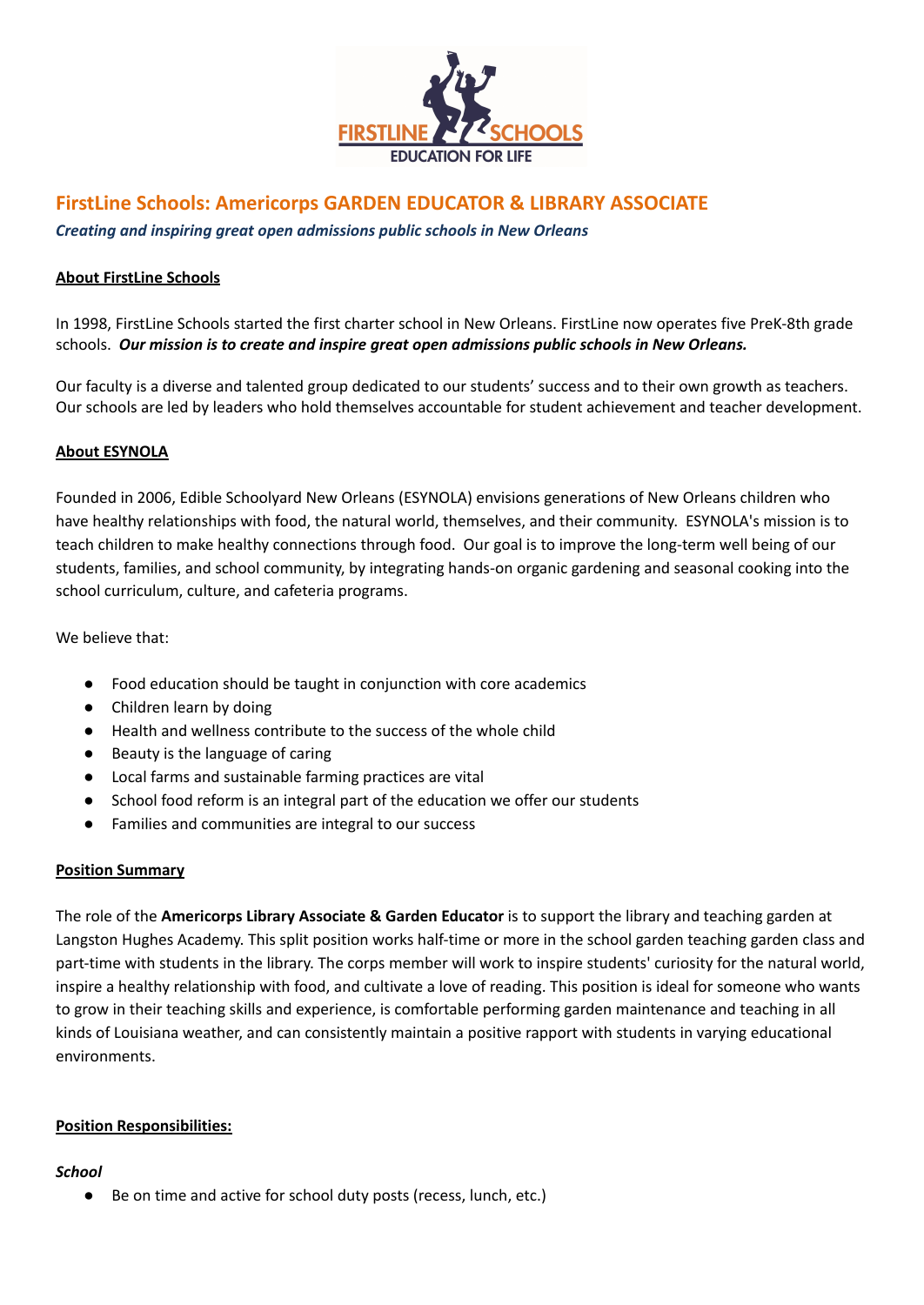● Attend school morning meetings, professional development sessions, and support school-based initiatives

# *Garden*

- Support a small group during garden classes, delivering content that is sensory, healthful, experiential, developmentally appropriate, and scientifically accurate
- Prepare for lessons; includes pre-reading lesson plans provided by the garden educator and outlining them in order to be ready to support class
- Assist in the preparation and cleanup of classes
- Work with garden team to maintain garden and care for school animals (goats, chickens, and a pig) through daily and weekly tasks
- Maintain consistent and constructive communication/feedback with the garden team, and receive and respond to teacher coaching, when applicable
- Participate in collaborative goal setting process with lead garden educator to create individual benchmarks
- Attend, prepare for, and participate in garden education professional development sessions
- Develop teaching and classroom management skills
- Support student assessments and observations in garden classes
- Guide students to make connections between the garden and the kitchen, understand local, seasonal, and sustainable culinary practices, and make healthful food choices at home and at school
- Update chalkboards and behavior chart in preparation for all classes
- Assist the ESY team in preparations for *An Edible Evening* ESYNOLA fundraising event in the spring

## *Library*

- Organize and maintain an attractive library media center, including bulletin boards
- Coordinate, recruit volunteers, and execute a Book Fair once or twice annually including motivating scholars, and setting fundraising goals
- Run book mobile classroom visits for prk-8 grade weekly, facilitating book check outs and organizing book returns
- Provide reading and information literacy related activities to foster a joyful culture of reading
- Help develop site related policies, procedures, service patterns, and schedules that provide maximum access to the library and other information resources
- Provide access to a diverse collection of resources that meet site related goals and the changing needs and interests of students and staff.
- Participate in library education professional development sessions

# **Education & Experience:**

- High school diploma
- Good sense of humor and positive rapport with kids
- Belief in FirstLine's mission and vision
- Interest in urban gardening and agriculture preferred, prior experience with gardening is a plus.
- Dedicated to working hard and receiving feedback
- Excitement to learn through direct experience
- Great attitude in the heat and cold weather

# **Desired Qualities & Characteristics:**

- Believe in every student's ability to achieve in a rigorous college or career prep curriculum
- Achieve results based on agreed-upon expectations
- Take personal responsibility